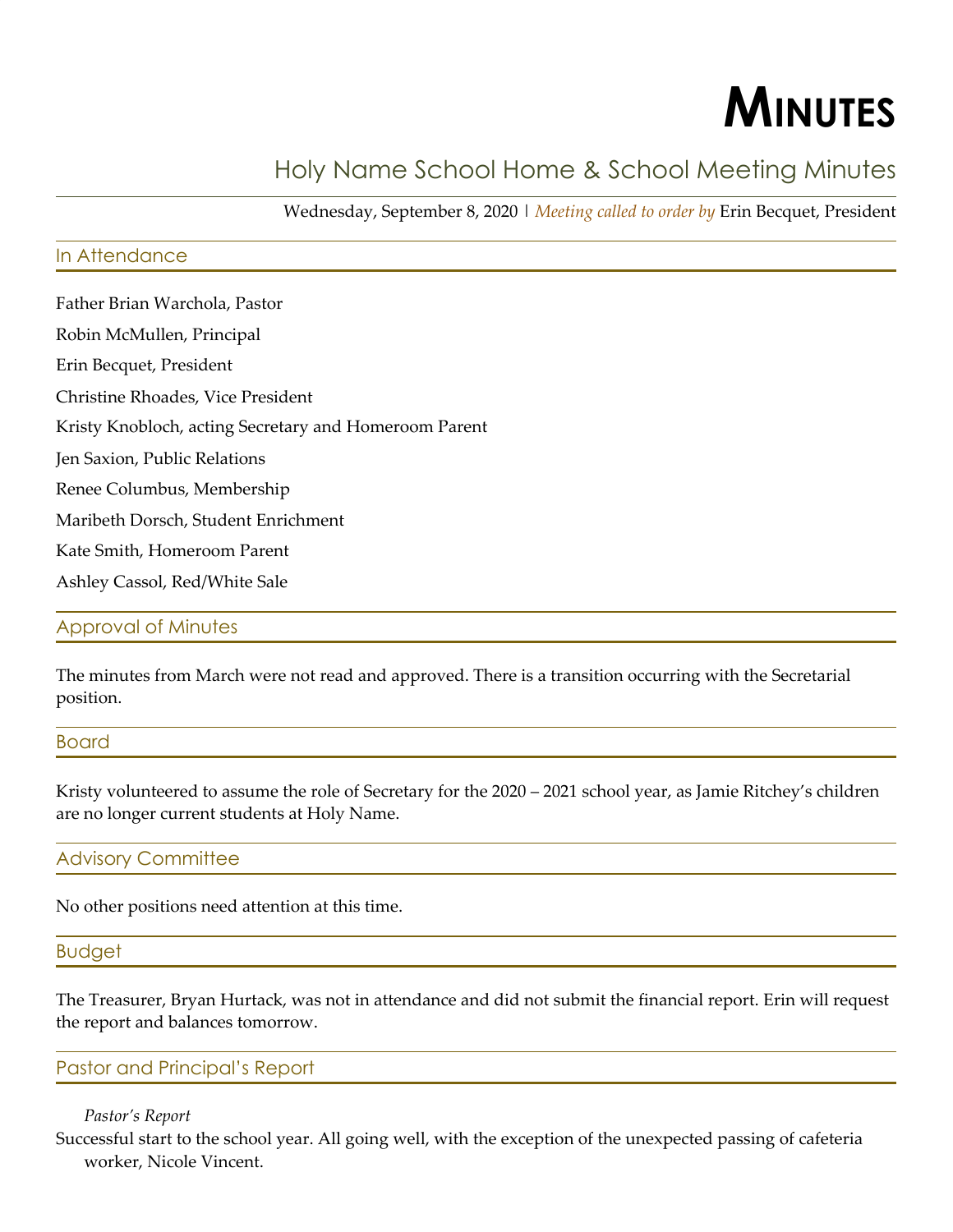# *Principal's Report*

Good start to the school year.

Discussion on the closing of the school as a result of Nicole Vincent's passing. Fr. Brian and Mrs. McMullen decided to air on the side of caution. Mrs. McMullen reported a great interaction with the Department of Health.

The new standards for attendance at Mass will be as follows:

- The parents are allowed to attend Mass, however will not be able to interaction with their child to limit exposure. Starting this week, the students will be staying after Mass to pray a Novena together. The students will be attending Mass departmentally, so they can spread out in the church. There is no notable change to Adoration.
- The junior high students will be participating in the Living Rosary. It will be recorded and distributed.

The early start to the school year has been a great success, as the teachers have been assessing the students to identify specific needs. Next week, the primary teachers will be doing Dibels Assessments.

Mary Beth stated her children did virtual learning for a week and the teachers are doing an exceptional job.

# Committee Reports

## Committee reports

- **Homeroom Parents** 
	- o Try to meet more parents that would be willing to help out with volunteering opportunities in the future. No volunteering opportunities at the current time, due to Covid.
	- o Ashley created a packet for a smooth transition for Homeroom Parents in the future. Great information passed along for consistency.
- **Nominating** 
	- o Lindsey McCoy filling Laura Papcunik's position as Nominating representative.
- School Enrichment
	- o No visitors are allowed to come into the school.
	- o Mary Beth is looking for virtual learning options during this pandemic.
- Public Relations
	- o Jen proposed that we provide the teachers with lunch on a monthly basis to show our appreciation for all of their hard work. The lunch will be paid for by the H&S budget. Mrs. McMullen stated that the teachers would be grateful for the gesture. September's lunch will be provided by Clark Powells. Each month will vary and will be discussed at that month's H&S meeting.
	- o Jen asked if a "Chinese Jump Rope" could be purchased for Gym class. Mrs. McMullen noted that at the current time no materials or supplies are being used for Gym, due to the Covid restrictions. This can be revisited when the mandates are less rigorous.
	- $\circ$  Regarding Halloween, Jen offered to have Bingo prizes and service projects available for the  $4^{\text{th}}$ and  $5<sup>th</sup>$  grade students. Mrs. McMullen will check with teachers and get back to her.
	- o Jen brought a "pocket prayer" pouch and was seeking thoughts on using for an outreach effort. She would need parent/grandparent volunteers to sew the pouches, then the students could write scripture verses, encouraging words, or draw pictures to help uplift those in the community that are shut-in at this time.
- Membership